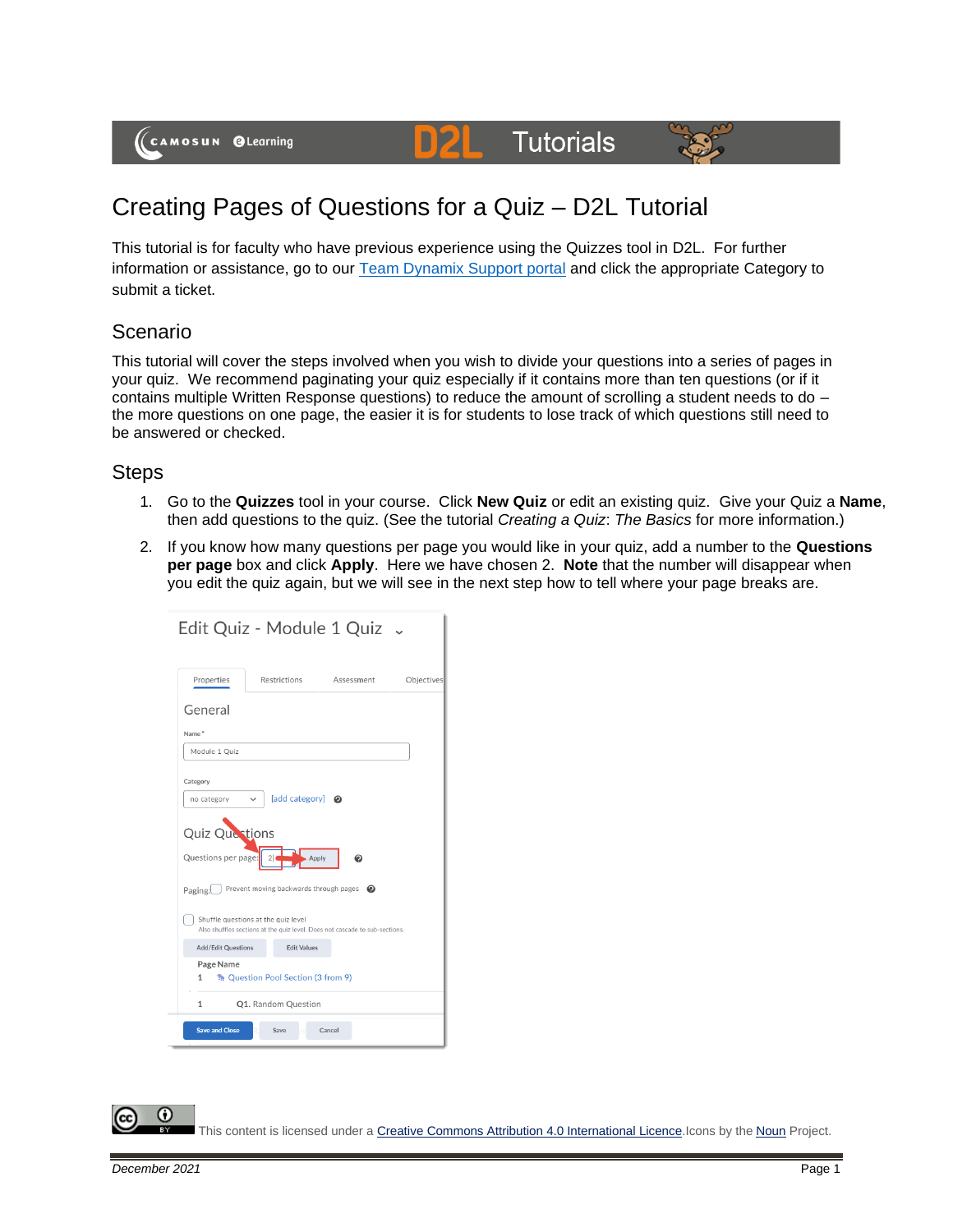3. Scroll down to your list of questions and you will see dark horizontal lines in between the number of questions you chose in Step 2. These dark horizontal lines indicate were the page breaks will be in your quiz. Notice that for this tutorial, the breaks appear after every 2 questions, regardless of **Section** or **Question Pool** folders.

| <b>Quiz Questions</b>                                                                                              |                                  |
|--------------------------------------------------------------------------------------------------------------------|----------------------------------|
| Questions per page:<br>$\overline{2}$<br>Apply<br>0                                                                |                                  |
| Prevent moving backwards through pages<br>$\boldsymbol{\Omega}$<br>Paging:                                         |                                  |
| Shuffle questions at the quiz level<br>Also shuffles sections at the quiz level. Does not cascade to sub-sections. |                                  |
| Add/Edit Questions<br><b>Edit Values</b>                                                                           |                                  |
| Page Name<br>R. Question Pool Section (3 from 9)<br>1                                                              | Type Points Diff Bonus Mandatory |
| Q1. Random Question<br>$\mathbf{1}$                                                                                | RND-                             |
| Q2. Random Question<br>1                                                                                           | RND-                             |
| $\overline{2}$<br>Q3. Random Question                                                                              | RND-                             |
| Module 1 Quiz Questions<br>$\overline{2}$                                                                          |                                  |
| $\overline{2}$<br>Q4. What day is it?                                                                              | MC <sub>1</sub><br>$\mathbf{1}$  |
| Q5. Tell me about how COVID 19 has affected your learnin<br>3                                                      | WR 10<br>$\mathbf{1}$            |
| Q6. You can import questions from a Quiz into the Questi<br>3                                                      | $T/F$ 1<br>$\mathbf{1}$          |
| Q7. Which of the following is NOT a question type availa<br>4                                                      | MC <sub>1</sub><br>$\mathbf{1}$  |
| Q8. This is a short answer question. You will need to s<br>4                                                       | SA <sub>1</sub><br>$\mathbf{1}$  |
| Q9. This is a Multi-Short Answer Question. For this que<br>5                                                       | MSA <sub>1</sub><br>$\mathbf{1}$ |
| Q10. Match the month with the season it belongs to.<br>5                                                           | <b>MAT12</b><br>$\mathbf{1}$     |
|                                                                                                                    | T <sub>ntal</sub> 20             |
| <b>Save and Close</b><br>Save<br>Cancel                                                                            |                                  |

 $\odot$ (cc This content is licensed under [a Creative Commons Attribution 4.0 International Licence.I](https://creativecommons.org/licenses/by/4.0/)cons by the [Noun](https://creativecommons.org/website-icons/) Project.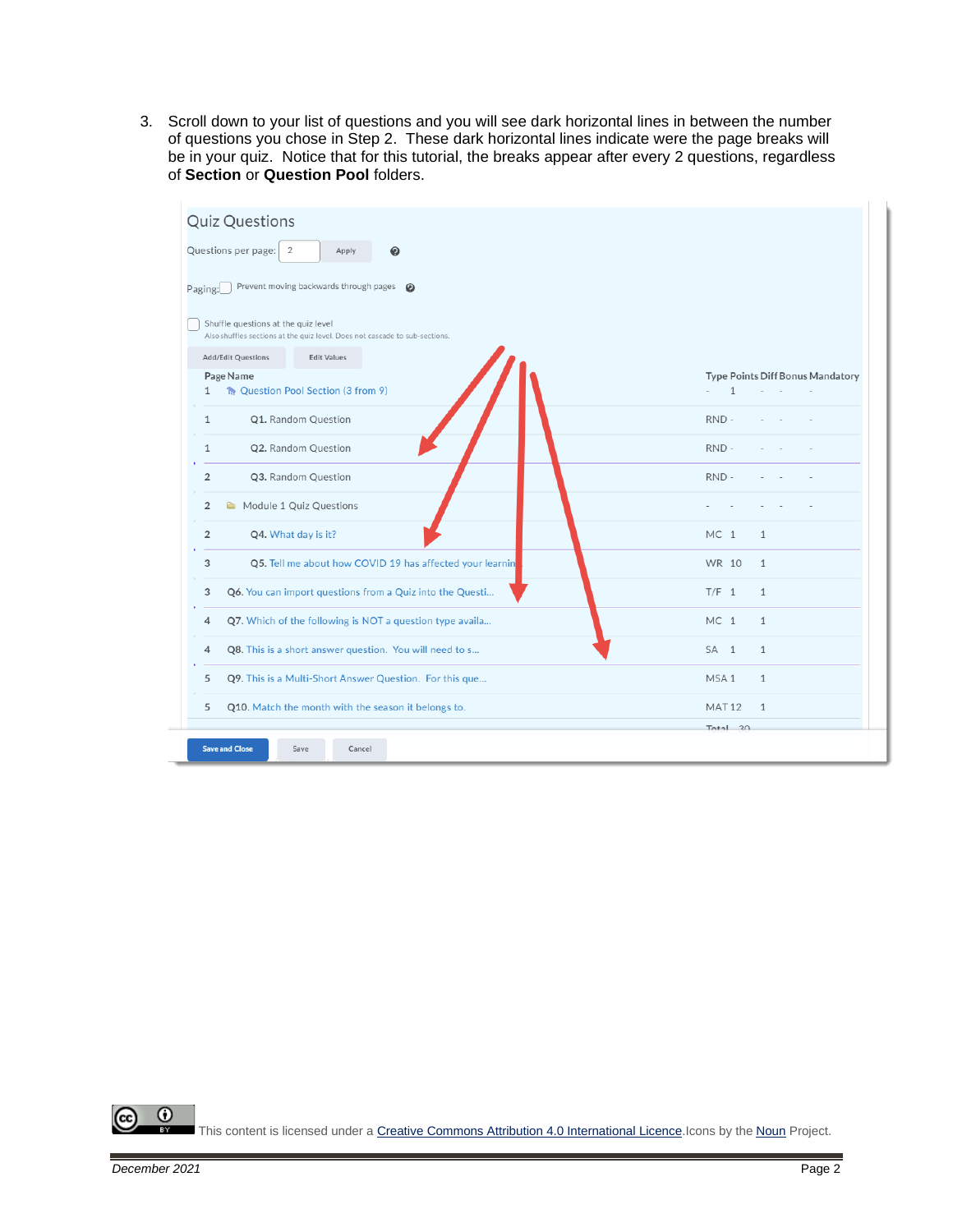4. If you are not happy with your page breaks (for example, if you want to customize some of the breaks), you can manually adjust page breaks by turning them on and off using the little tiny arrows to the left of the horizontal lines (which you probably now notice appear faintly under every question and Section or Question Pool folder.) When you add a break, the horizontal lines darkens. When you remove a break, the horizontal line lightens.

Here I have adjusted the page breaks so that the **Question Pool** questions are together, then the **Module 1 Quiz Questions** section folder questions are together, and the last set appear all on the same page.

| Questions per page: 2<br>0<br>Apply                                                                                 |                                                  |
|---------------------------------------------------------------------------------------------------------------------|--------------------------------------------------|
| Prevent moving backwards through pages @<br>Paging:                                                                 |                                                  |
| Shuffle questions at the quiz level<br>ascade to sub-sections.<br>Also shuffles sections at the quiz level. Does no |                                                  |
| Add/Edit Questions<br>Edit V                                                                                        |                                                  |
| Page Name<br>section (3 from 9)<br><b>R</b> Question<br>10 <sup>h</sup><br>1                                        | Type Points Diff Bonus Mandatory<br>$\mathbf{1}$ |
| andom Question<br>$\mathbf{1}$<br>Q1                                                                                | RND-                                             |
| Q2. Random Quest                                                                                                    | RND-                                             |
| Q3. Rando Question                                                                                                  | RND-                                             |
| Module 1 Quiz Questions<br>$\overline{2}$<br>Ò                                                                      |                                                  |
| Q4. What day is it?<br>$\overline{2}$                                                                               | MC <sub>1</sub><br>1                             |
| Q5. Tell me about how COVID 19 has affected your learning.                                                          | WR 10<br>$\mathbf{1}$                            |
| 3<br>Q6. You can import questions from a Quiz into the Questi                                                       | $T/F_1$<br>$\mathbf{1}$                          |
| Q7. Which of the following is NOT a question type availa<br>3                                                       | MC <sub>1</sub><br>$\mathbf{1}$                  |
| Q8. This is a short answer question. You will need to s<br>3                                                        | SA <sub>1</sub><br>$\mathbf{1}$                  |
| $\boldsymbol{\pi}$<br>Q9. This is a Multi-Short Answer Question. For this que<br>3                                  | MSA <sub>1</sub><br>$\mathbf{1}$                 |
| Q10. Match the month with the season it belongs to.<br>3                                                            | <b>MAT12</b><br>$\mathbf{1}$                     |

0 This content is licensed under [a Creative Commons Attribution 4.0 International Licence.I](https://creativecommons.org/licenses/by/4.0/)cons by the [Noun](https://creativecommons.org/website-icons/) Project.